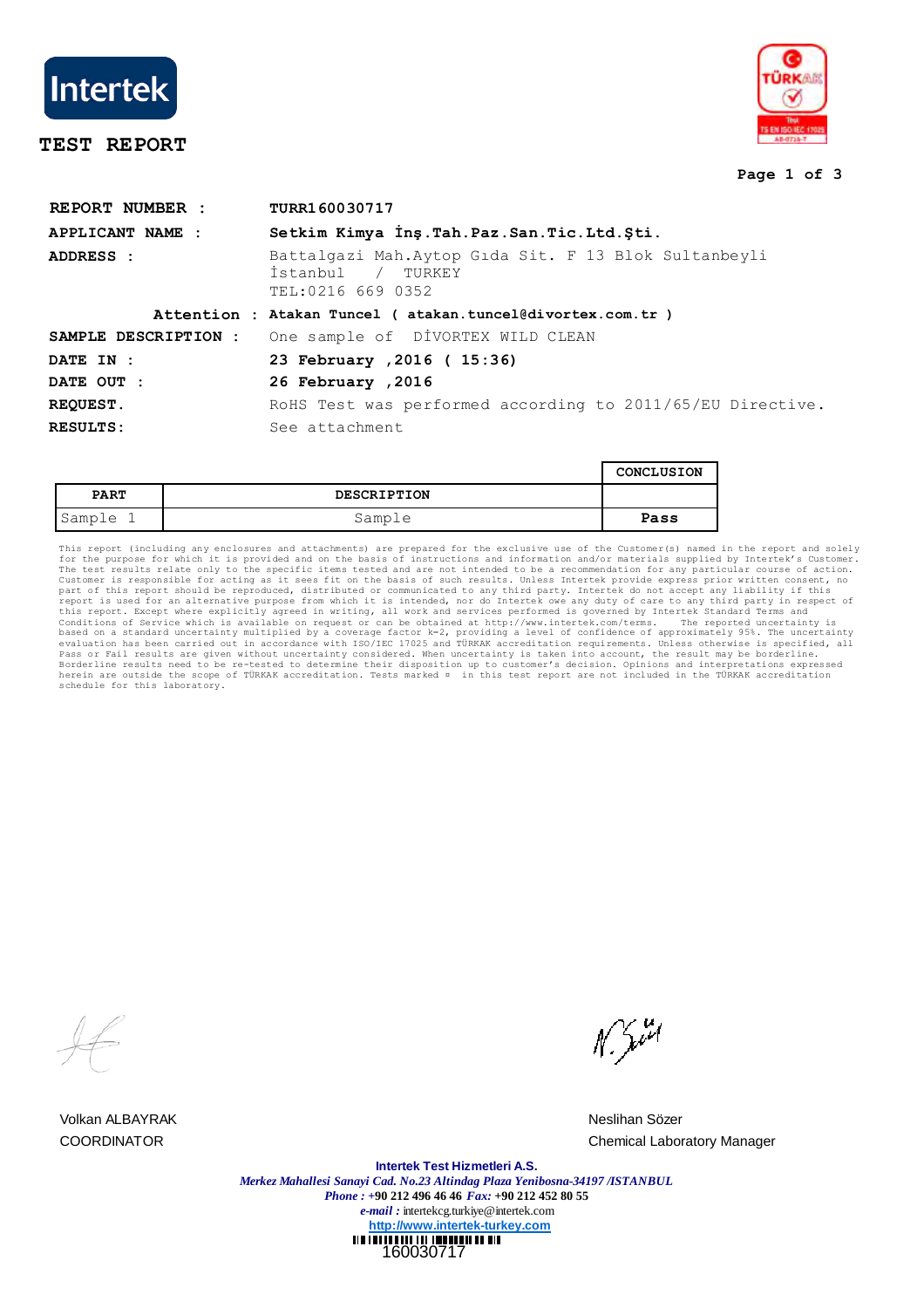

**REPORT : TURR160030717 Page 2 of 3**



## **(A) TEST RESULT SUMMARY ACCORDING TO IEC 62321 : 2008 Electrotechnical Products-Determination of Levels of Six Regulated Substances**

| <b>TESTING ITEM</b>                                      | <b>RESULT</b> |  |
|----------------------------------------------------------|---------------|--|
|                                                          | Sample 1      |  |
|                                                          | Part          |  |
| Cadmium (Cd) Content                                     | ND            |  |
| Chromium VI (Cr+6) Content<br>(for non- metal)<br>(ppm)  | ND            |  |
| Chromium VI (Cr+6) Content<br>$(\mu q/cm^2)$ (for metal) | ΝA            |  |
| Lead (Pb) Content                                        | ΝD            |  |
| Mercury (Hg) Content                                     | ΝD            |  |
| Flame Retardants                                         |               |  |
| Polybrominated Biphenyls (PBB)                           | ΝA            |  |
| Monobromobiphenyl (MonoBB)                               | NA            |  |
| Dibromobiphenyl (DiBB)                                   | ΝA            |  |
| Tribromobiphenyl (TriBB)                                 | ΝA            |  |
| Tetrabromobiphenyl (TetraBB)                             | ΝA            |  |
| Pentabromobiphenyl (PentaBB)                             | ΝA            |  |
| Hexabromobiphenyl (HexaBB)                               | ΝA            |  |
| Heptabromobiphenyl (HeptaBB)                             | ΝA            |  |
| Octabromobiphenyl (OctaBB)                               | ΝA            |  |
| Nonabromobiphenyl<br>(NonaBB)                            | ΝA            |  |
| Decabromobiphenyl (DecaBB)                               | ΝA            |  |
| Polybrominated Diphenyl Ethers (PBDE)                    | ΝA            |  |
| Monobromodiphenyl Ether (MonoBDE)                        | ΝA            |  |
| Dibromodiphenyl Ether (DiBDE)                            | ΝA            |  |
| Tribromodiphenyl Ether (TriBDE)                          | ΝA            |  |
| Tetrabromodiphenyl Ether (TetraBDE)                      | NA            |  |
| Pentabromodiphenyl Ether (PentaBDE)                      | NA            |  |
| Hexabromodiphenyl Ether (HexaBDE)                        | NA            |  |
| Heptabromodiphenyl Ether (HeptaBDE)                      | ΝA            |  |
| Octabromodiphenyl Ether (OctaBDE)                        | ΝA            |  |
| Nonabromodiphenyl Ether (NonaBDE)                        | ΝA            |  |
| Decabromodiphenyl Ether (DecaBDE)                        | ΝA            |  |

Remarks : ppm=Parts per million based on dry weight of sample µg/cm²=Microgram per square centimetre mg/kg with 50 cm²=Milligram per kilogram with 50 square centimetre ND =Not detected NA =Not applicable NR =Not requested

> **Intertek Test Hizmetleri A.S.** *Merkez Mahallesi Sanayi Cad. No.23 Altindag Plaza Yenibosna-34197 /ISTANBUL Phone : +***90 212 496 46 46** *Fax:* **+90 212 452 80 55** *e-mail :* intertekcg.turkiye@intertek.com **http://www.intertek-turkey.com**